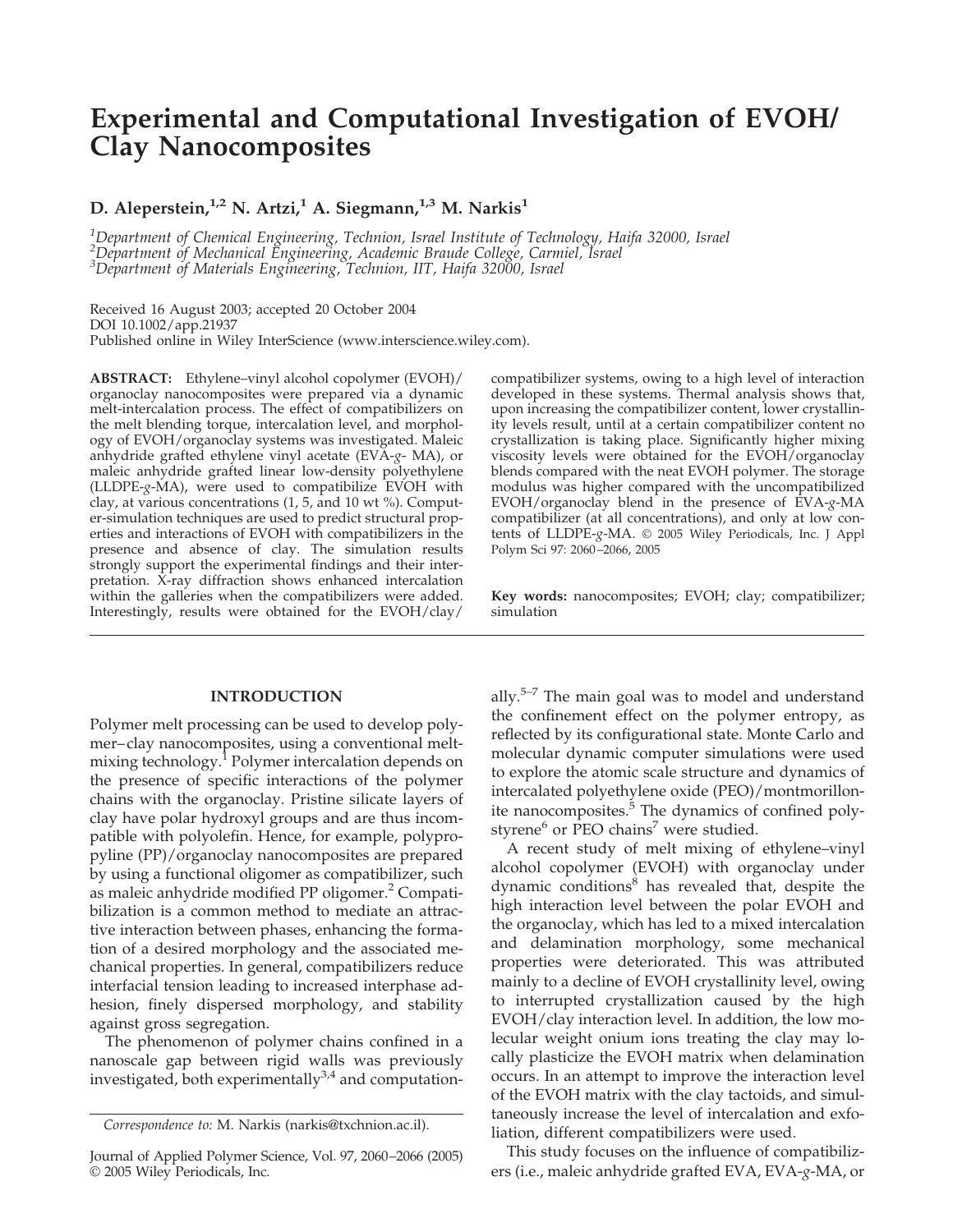maleic anhydride-grafted LLDPE, LLDPE-*g*-MA) and processing conditions on the resulting EVOH/clay nanocomposite morphology, intercalation/exfoliation levels, and the thermal and dynamic mechanical behavior. The interaction of EVOH chains confined between nanometric montmorillonite clay galleries, with the clay itself, its surface modifiers, and compatibilizers, was studied experimentally and computationally. In this study, the enthalpic behavior, rather than the entropic one, is used to compare the experimental and the computational results.

#### **EXPERIMENTAL**

#### **Materials**

The EVOH used in this study is a commercial product containing 32 mol % ethylene, of Kuraray (Okayama, Japan). The treated clay used is Nanomer-1.30E clay, an onium ion modified montmorillonite mineral, obtained from Nanocor (IL). This organoclay contains 70 –75 wt % montmorillonite and 25–30 wt % octadecylamine (ODA). It is claimed to be designed for ease of dispersion in amine-cured epoxy resins to form nanocomposites. The following two types of compatibilizers were studied: EVA-*g*-MA (trade name, Orevac, from Atofina, Paris, France) and LLDPE-*g*-MA from Mitsui (Tokyo, Japan). Both contain less than 2 wt % maleic anhydride (MA).

#### **Preparation methods**

Prior to melt blending, the EVOH was ground into powder. The polymer and clay powders were dried in vacuum at 80 and 60°C, respectively, for 15 h. The components were dry-blended at selected ratios, and subsequently melt-mixed, in a Brabender plastograph machine, equipped with a 50-cm<sup>3</sup> cell, at 230 $\degree$ C and 60 rpm. The blends contained 15 wt % clay and different amounts (1, 5, 10 wt %) of EVA-*g*-MA or LLDPE-*g*-MA. An uncompatibilized 85/15 EVOH/clay sample was also prepared for comparison. All the resulting blends were compression molded at 230°C and 1000 MPa into 3-mm-thick plaques and subsequently characterized.

### **Characterization**

Differential scanning calorimetry (DSC) was employed to characterize the thermal behavior of the composites. A Mettler DSC 30 system, under nitrogen atmosphere, at a heating rate of 10°C/min was used. Samples were heated to a temperature above their melting, cooled at the same rate, and subsequently reheated. The melting behavior was determined from the second heating run. Dynamic mechanical properties of the compression-molded samples were measured by using a dynamic mechanical thermal analysis



**Figure 1** Brabender plastogram of 85/15 EVOH/clay blends at 230°C and 60 rpm.

system (DMTA, Perkin–Elmer Series 7), in the threepoint bending mode. The system was operated at 1 Hz, under nitrogen atmosphere, at a heating rate of 3°C/min. The structure of the composites was examined by a Philips X'PERT system X-ray diffraction  $(XRD)$ , with a CuK $\alpha$  radiation source operated at 40 kV, 40 mA at a scanning rate of 0.5°/min. The blends' phase morphology was studied by using a JEOL JSM 5400 scanning electron microscope (SEM) to observe freeze-fractured and microtomed surfaces. All samples were gold sputtered prior to observation. The samples were further characterized by using a TA Thermogravimetric Analyzer (TGA) 2050, under air atmosphere, at a heating rate of 20°C/min. Simulations were done using Accelrys molecular modeling package Cerius2 and InsightII.<sup>9,10</sup> The montmorillonite simulation cells were constructed by the surface builder in Cerius2.<sup>9</sup> Energy minimization of all the different montmorillonite cells was carried out by using an Accelrys Universal force field.<sup>9</sup> The interaction between the EVOH polymer and LLDPE-*g*-MA and EVA-*g*-MA compatibilizers as well as the ODA surface treatment were examined by using  $InsightII^{10}$  according to the following simulation sequence:

- 1. Amorphous cells of EVOH and ODA and/or LLDPE-*g*-MA and EVA-*g*-MA compatibilizers were constructed and energy was minimized by using the Amorphous Cell program<sup>10</sup> (10 samples of each kind).
- 2. The cells were subjected to molecular dynamics runs by using Discover program with COMPASS force field. $10$  Each run consisted of 100,000 1-fs steps using the last 20,000 steps for data acquisition; each 500 steps for one conformation (frame), thus creating a 40-frame (conformations) trajectory each run. For the 10 samples, 400 different conformations were produced.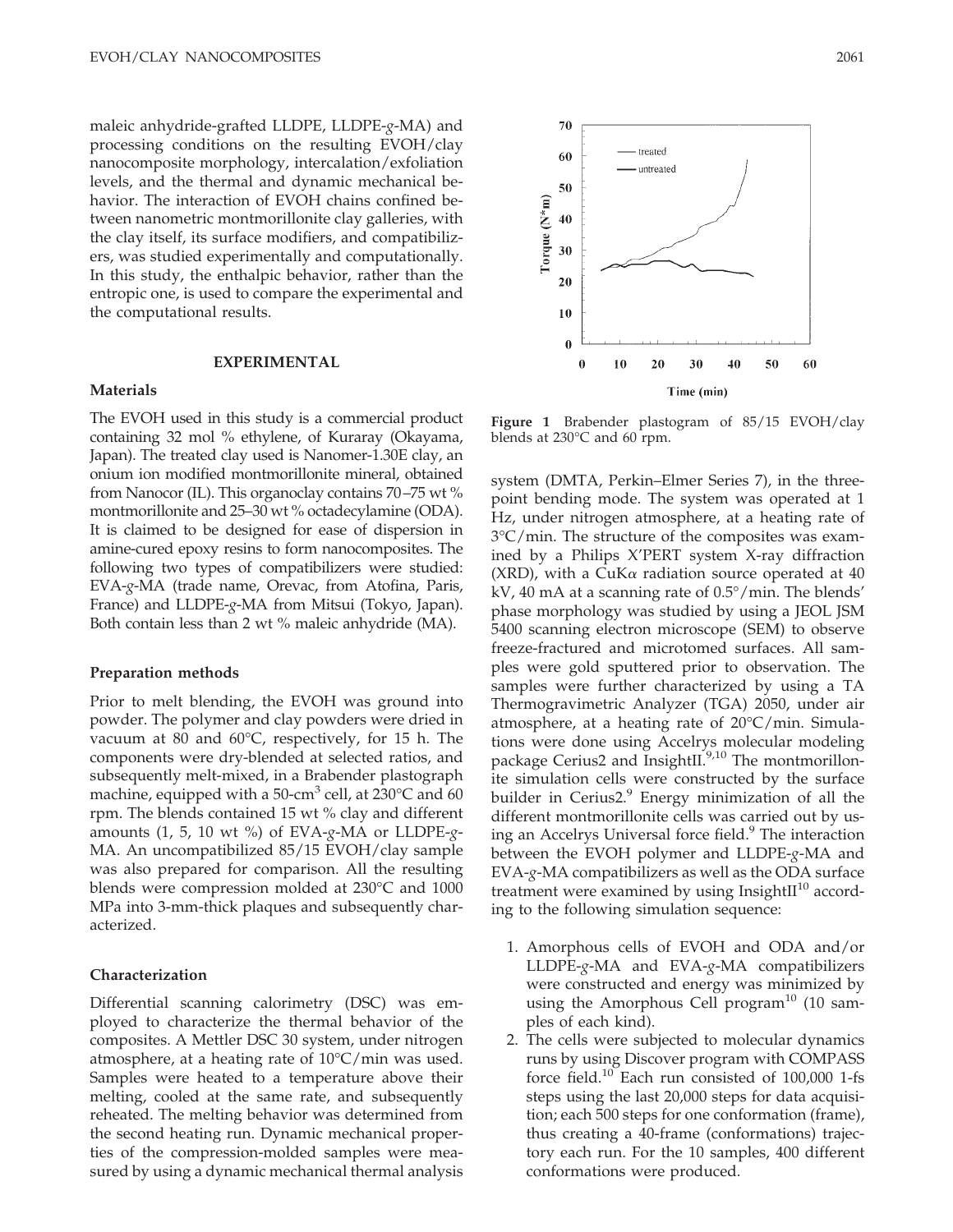

 $(a)$ 





 $(c)$ 

**Figure 2** An energy minimized simulation cell for (a) an untreated montmorillonite with EVOH chain; (b) octadecylaminetreated clay; (c) octadecylamine-treated clay with EVOH chain.

3. The interactions between the different functional groups were examined by using the pair correlation function in Amorphous Cell.<sup>10</sup> This function calculates the probability of finding two predefined functional groups in a certain distance from each other. If the distances between the two functional groups are evenly divided, the calculated function value is about a unit. A graph of

the calculated function value, namely, the intensity versus distance between the examined groups, shows a curve fluctuating around the value of a unit. If, however, the functional groups are not evenly divided (i.e., special interaction), then the pair correlation function graph shows an intensity peak at this specific distance with an intensity greater than 1, sometimes by a few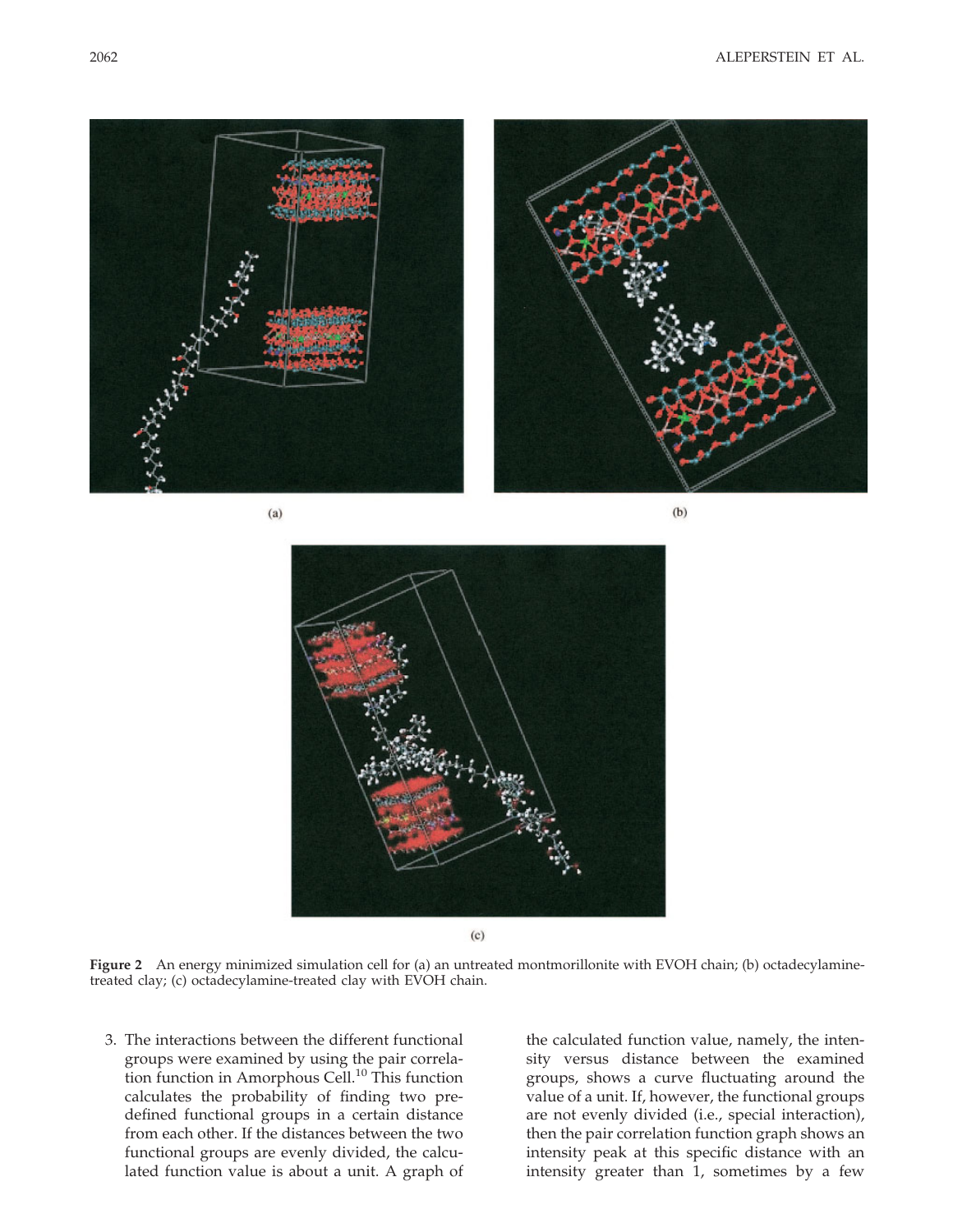units. The intensity value indicates the interaction intensity and the width of the peak indicates the distance distribution of the functional groups. Hence, a large narrow peak implies a strong interaction.

#### **RESULTS AND DISCUSSION**

#### **EVOH/clay system**

Intercalation and/or delamination of clay in the presence of EVOH can be accomplished by melt-mixing in a Brabender Plastograph cell. $^{11}$  In a recent study, it was shown that during melt mixing the processing torque (viscosity) of the EVOH composite with untreated clay (85/15 EVOH/untreated clay) was practically constant, implying that the clay particles remain intact, behaving essentially as regular filler particles. However, the viscosity of the composite with treated clay (85/15 EVOH/treated clay) was rising due to clay fracturing processes, formation of new surfaces, and additional interaction with the EVOH matrix (Fig. 1). The energy-minimized simulation of untreated  $\mathrm{Na}^+$ /montmorillonite with a gallery gap of 16 Å with an EVOH chain is shown in Figure 2(a). It is seen that there is no thermodynamic drive for the EVOH chain to penetrate the clay gallery. The expected loss of conformational entropy is not compensated with sufficient interaction energy: thus, the polymer chain cannot intercalate into the clay gallery, in agreement with the experimental Brabender plastogram (Fig. 1). Figure 2(b) shows ODA-treated montmorillonite after energetic minimization (without EVOH). The amine group is located close to the clay gallery surface, while the aliphatic tail is directed away from the surface, due to the electrostatic interaction between the ammonium ion and the charged gallery surface. Figure 2(c) shows the same ODAtreated montmorillonite after energetic minimization in the presence of an EVOH chain. Contrary to the case presented in Figure 2(a), the loss of conformational entropy is now well compensated by interaction of the polymer chain with the surfactant (ODA). The polymer chain intercalates the galleries, causing gap widening, in agreement with the mixing viscosity increase shown in Figure 1. Moreover, as seen in Figure 2(c), the polymer has no contact with the clay surface but rather interacts mostly with the ODA surfactant. Hence, a mixture of EVOH and ODA should well simulate the polymer/surfactant interactions, and thus, indicate their intensity. The interaction between a hydroxyl group in EVOH and an amine group in ODA clay treatment is presented in Figure 3, showing its pair correlation function. Weak hydrogen bonding interaction centered on the distance of 2 Å is indicated, presumably accounting for the intercalation of EVOH into the clay galleries.



**Figure 3** Interaction intensity as a function of distance between an EVOH hydroxyl group and ODA amine.

#### **EVOH/compatibilizer/clay system**

In a previous publication, an increased clay basal spacing in the presence of EVOH was shown, which further increases in compatibilized systems, and becomes more significant for higher compatibilizer contents.<sup>12</sup> The neat organoclay has a characteristic peak at  $2\theta = 3.58^{\circ}$  ( $d_{001} = 25$  Å) and by incorporation of 15 wt % clay into EVOH an intercalated structure with a gallery spacing of 32 Å (2 $\theta$  = 2.72°) results. Reference samples (without EVOH) of 85/15 EVA-*g*-MA/organoclay and 85/15 LLDPE-*g*-MA/organoclay were experimentally studied to characterize the tendency of each neat compatibilizer to intercalate, showing significant different gallery heights of 42 and 29 Å, respectively. EVOH/clay systems containing 1, 5, and 10 wt % EVA-*g*-MA exhibit characteristic peaks at 2.6, 2.5, and 2.3 $^{\circ}$  ( $d_{001}$  = 33, 35, and 38 Å), respectively. The gallery heights of the corresponding blends containing LLDPE-*g*- MA are 34, 35, and 38 Å, respectively, same as obtained for the EVA-*g*-MA. Although EVA-*g*-MA itself tends to intercalate more than LLDPE-*g*-MA and more than EVOH, the final gallery heights for the EVOH/organoclay composites were similar for the two compatibilizers. Figure 4 shows the interaction of EVOH hydroxyl hydrogen with the grafted maleic anhydride etheric oxygen [Fig. 4(a)] or carbonyls [Fig. 4(b)]. The interaction with the carbonyl oxygens is significantly stronger than with the etheric oxygen  $\leq 2$ Å versus 4 Å). The same trend is observed for EVA*g*-MA interactions with EVOH. Figure 4(c) shows the interaction of EVOH hydroxyl hydrogen with the LL-DPE-*g*-MA carbonyl oxygen in the presence of ODA (treated clay). The interaction intensity is enhanced compared to that without ODA [Fig. 4(b)], supporting the compatibilizer's effect in enhancing the interaction of EVOH and ODA in the treated clay. The EVOH interaction with the EVA-*g*-MA carbonyl oxygen is similar to the LLDPE-*g*-MA case, although the EVA*g*-MA functions as a better compatibilizer, as evidenced by the higher interaction intensity, 4 versus 3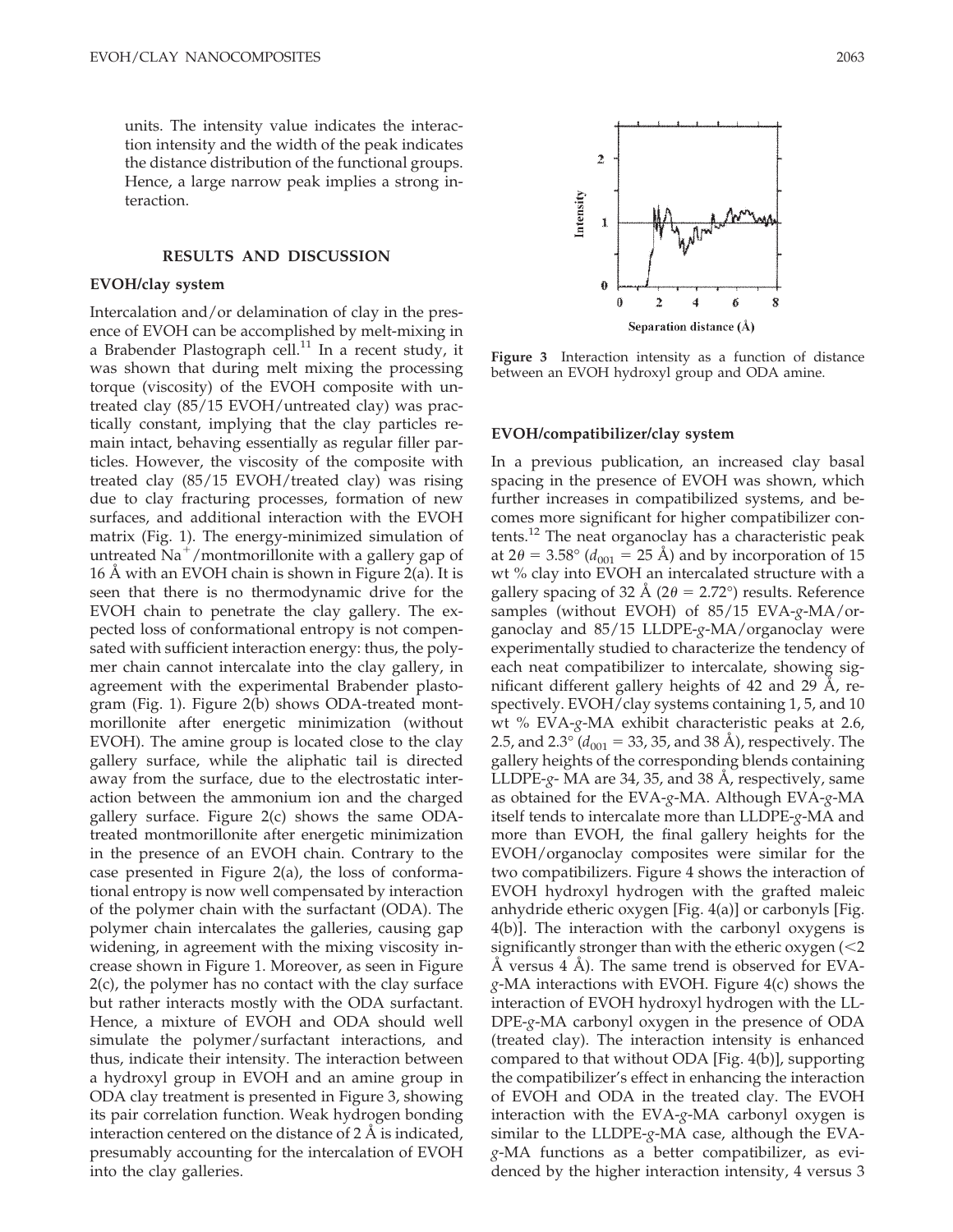

**Figure 4** EVOH interaction with LLDPE-*g*-MA: interaction intensity as a function of distance between the EVOH hydroxyl hydrogen and (a) maleic etheric oxygen; (b) maleic carbonyl; (c) maleic carbonyl groups in the presence of ODA.

(not shown). The nature of the interaction between the EVOH hydroxyl hydrogen and the maleic anhydride carbonyl oxygens grafted on the EVA is shown in Figure 5(a). Strong hydrogen bonds are shown with the carbonyl oxygens, one of 1.71 Å and the other of 1.83 Å. The hydrogen bond with the etheric oxygen is insignificant, having a bond length of 3.77 Å, as previously shown in Figure 4(a). The presence of ODA

enables the formation of additional hydrogen bonding between the amine hydrogen (in ODA) and EVOH hydroxyl oxygen [Fig. 5(b)]. This additional hydrogen bonding results in shorter hydrogen bond length between the EVOH hydroxyl hydrogen and the maleic carbonyl oxygen (1.79 Å instead of 1.83 Å). Thus, hydrogen bonding in the presence of ODA is intensified. The same trend was observed for EVOH with LLDPE-*g*-MA as a compatibilizer, in the presence of ODA (i.e., enhancement of hydrogen bonding), although at a longer bond length (1.93 Å), which supports the better compatibilizing performance of EVA*g*-MA. This finding is consistent with SEM micrographs (Fig.6) showing the two compatibilizers in the EVOH matrix. The dispersed EVA-*g*-MA particles are significantly smaller than the LLDPE-*g*-MA ones, indicating a better compatibility of the former with EVOH. Figure 7 depicts room temperature microtomed surfaces of the [75/15/10 EVOH/clay/EVA*g*-MA] and [75/15/10 EVOH/clay/LLDPE-*g*-MA] systems. Highly stretched fibrils crossing the cracks formed are seen in both systems. The observed voids may represent clay tactoids that have been pulled out by microtoming. The voids' size and thus the clay tactoids are larger in the case of LLDPE-*g*-MA [Fig. 7(b)] compared with EVA-*g*-MA [Fig. 7(a)], in agreement with micrographs of freeze-fractured surfaces (not shown here).

The effect of the compatibilizers on the dynamic mechanical properties of neat EVOH, in the absence of clay, was first studied.<sup>12</sup> The compatibilizers are expected to lower the modulus of the blends, owing to their lower modulus, a phenomenon which will be more pronounced for higher compatibilizer contents. Indeed, this process occurs in the case of LLDPE-*g*-MA. However, when EVA-*g*-MA is used, although the moduli decrease for EVA-*g*-MA contents higher than 1 wt %, the moduli are higher than that of the neat EVOH, for all studied EVA-*g*-MA contents. Moduli increase as a result of an addition of compatibilizer,



**Figure 5** Calculated spatial configuration of a single EVOH chain with EVA-*g*-MA: interaction of the EVOH hydroxyl hydrogen and the maleic carbonyl (a) no ODA, (b) with ODA.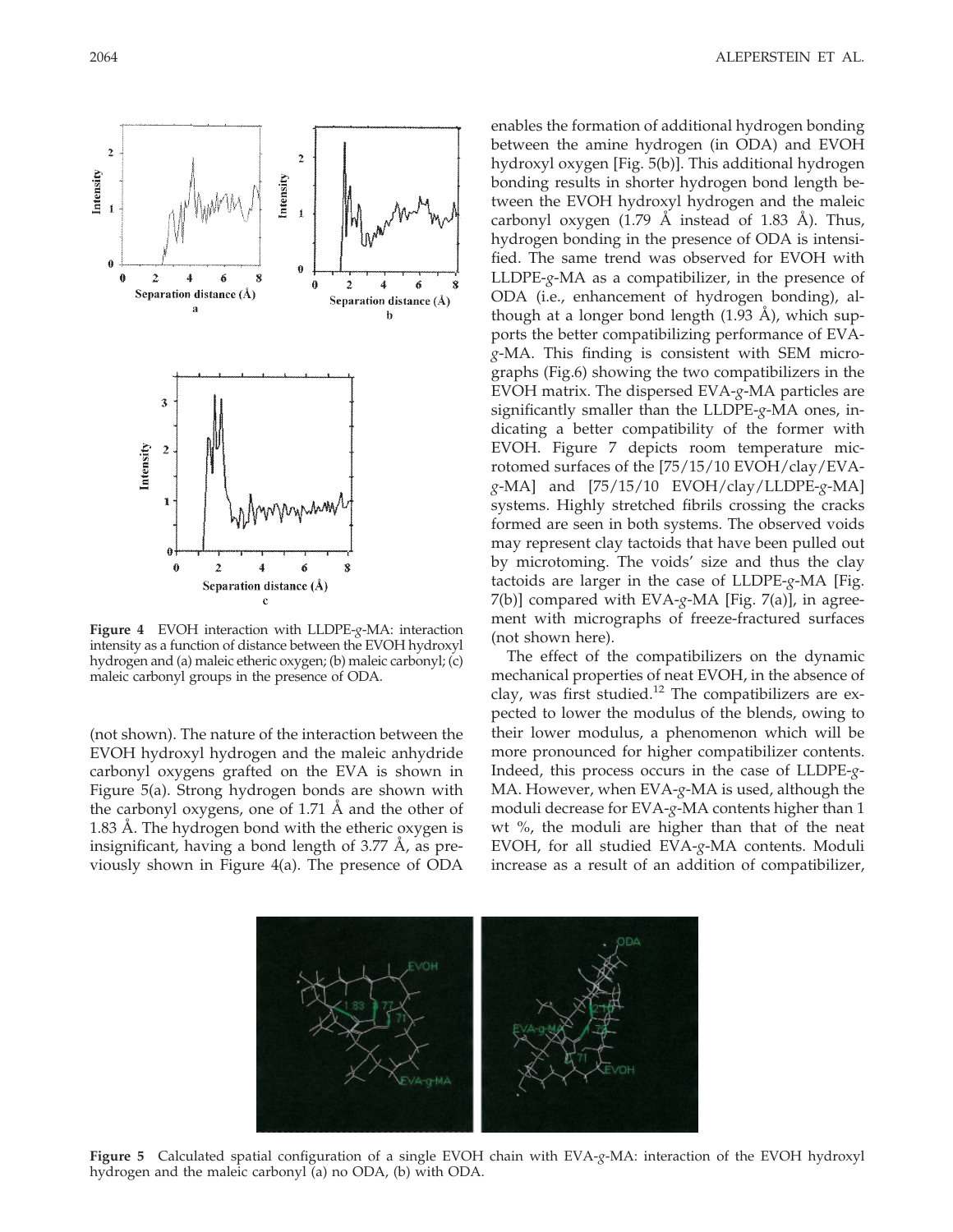

**Figure 6** SEM micrograph of (a) EVA-*g*-MA, (b)- LLDPE-*g*-MA in EVOH.

reminds the phenomenon seen when low contents of plasticizers are added to certain polymers and increase their modulus and tensile strength (i.e., act as antiplasticizers). The glassy storage modulus of EVOH containing 15 wt % clay is lower than that of the neat EVOH owing to crystallinity depression and plasticizing effect of the low molecular weight onium ions treating the clay. Upon EVA-*g*-MA addition at 1 and 5 wt % concentrations, the modulus increases; however, at 10 wt % EVA-*g*-MA, the modulus decreases and is even lower than that of the neat EVOH modulus. Incorporation of 1 wt % LLDPE-*g*-MA resulted in a slight modulus increase compared with the uncompatibilized blend containing 15 wt % clay; however, the modulus was lower than that of the neat EVOH polymer (not shown here). The fracturing/ delamination processes are accompanied by an increased level of interaction in the studied systems, which results in two opposing effects on the storage modulus. The first, common in nanocomposites, is the modulus increase due to the increased polymer/clay interaction level. The second, unique to the presently studied EVOH matrix polymer, is a modulus decrease due to the crystallinity degree drop, ultimately even to its complete elimination (not shown here). In the EVOH/organoclay systems, the clay has a significant effect on crystallinity, whereas in EVOH/compatibi-

lizer pairs (without clay), no crystallinity change occurs. It is thus suggested that, by creation of additional clay surfaces, further reduction of crystallinity results. In this regard, LLDPE-*g*-MA is more aggressive than EVA-*g*-MA in reducing the degree of crystallinity in the EVOH/clay composites. This is because the latter is a better intercalant, and the former, therefore, located at a higher content in the matrix, is external to the clay particles. This is in agreement with the simulation results showing higher interaction level between EVOH and EVA-*g*-MA compared with LLDPE*g*-MA. In addition, because LLDPE-*g*-MA interaction with clay is lower than EVA-*g*-MA's, more bare clay surfaces are available for interaction with EVOH. This clay/EVOH interaction is the one responsible for the reduction in the degree of crystallinity and thus on the resulting mechanical properties.

### **CONCLUSIONS**

Computer simulation is a useful tool to predict interactions of polymers with given clays or compatibilizers and thus enables the design of an efficient experimental program.

Dynamic melt-mixing of EVOH/organoclay mixtures is accompanied by a significant torque increase owing to clay particle fracturing, intercalation, and



**Figure 7** SEM micrographs of microtomed surfaces of EVOH/clay/compatibilizer: (a) [75/15/10 EVOH/clay/EVA-*g*-MA], (b) [75/15/10 EVOH/clay/LLDPE-*g*- MA].